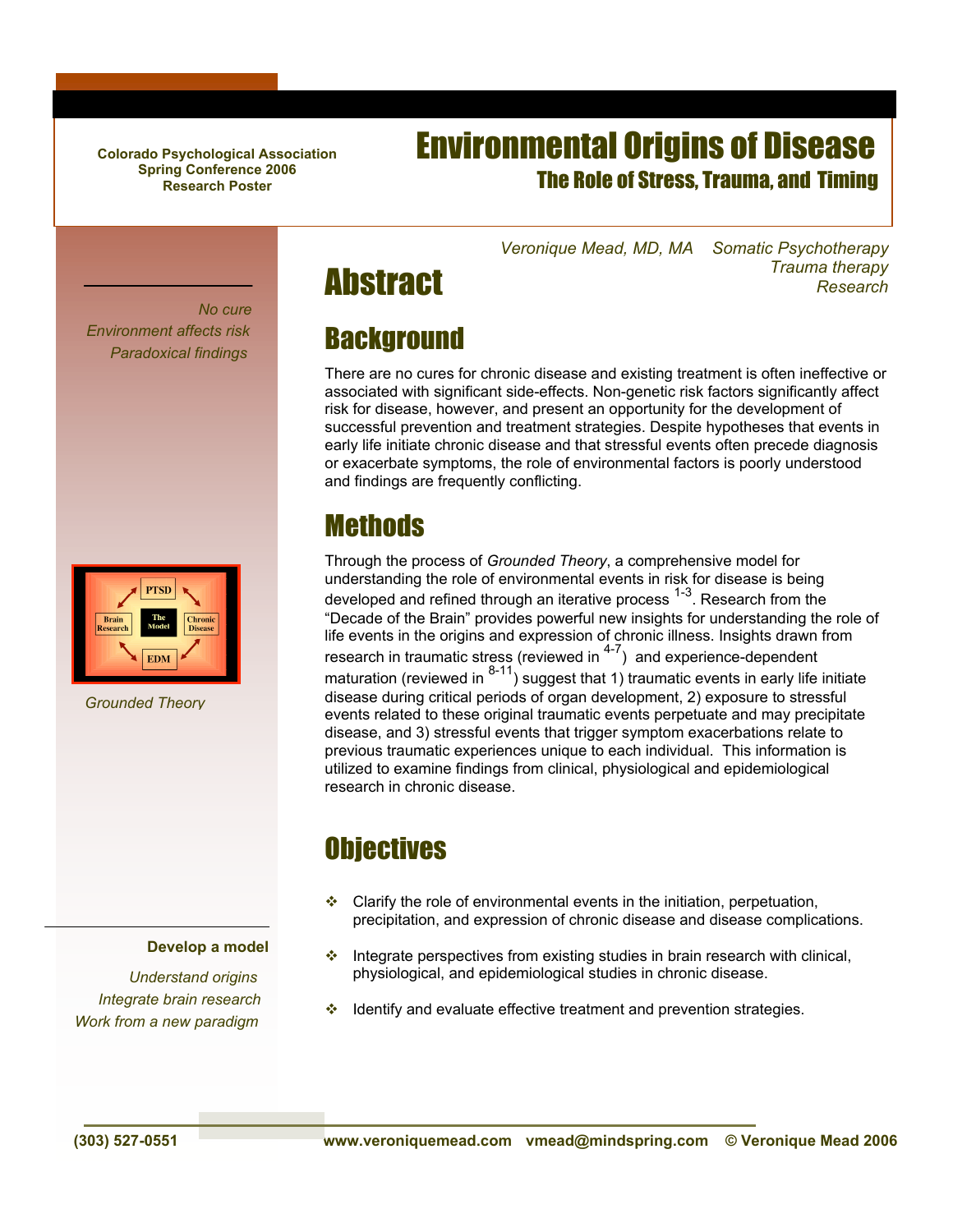

*H1: Timing determines disease specificity*



*H2: Intensity affects risk H3: Stressors are idiosyncratic*





## **Findings**

A comprehensive model has been developed that appears capable of explaining and predicting the impact of environmental events in association with risk for disease. Similar trajectories leading to the development of chronic illness have been elucidated for physical disease as well as mental illness.

**Hypothesis 1:** Timing of traumatic stress during critical periods of organ system development initiates risk and determines specificity of structural or functional abnormalities  $812-22$  leading to disease.

**Findings**: Stressful events in early life, including emotional stress and obstetrical complications during pregnancy, labor, and delivery, are associated with increased risk for asthma  $^{23-33}$ , autism  $^{34}$ , eating disorders  $^{35}$ , inflammatory bowel disease  $36$ , multiple sclerosis  $37$ , schizophrenia  $38$ , and type 1 diabetes  $39-44$ . Low birth weight, which can be caused by prenatal stress, is associated with increased risk for the metabolic syndrome (increases in blood pressure, cholesterol, glucose, obesity, type 2 diabetes, heart disease, and stroke)  $45-48$  as well as asthma  $^{23}$   $^{24}$   $^{33}$ 49-53, autism 54, celiac disease 55, inflammatory bowel disease 36*,* osteoporosis 22, and osteoporotic fractures <sup>56</sup>

**Hypothesis 2**: Intensity of stressful events <sup>4-7</sup> influences rates of disease progression and age of onset.

**Findings**: Stressful events are more frequent or more severe, or both, in inflammatory bowel disease  $57-59$ , multiple sclerosis  $^{60}$   $^{61}$ , schizophrenia  $^{38}$ , and type 1 diabetes  $62\,63\,64$ .

**Hypothesis 3**: Idiosyncratic stressors affect symptom variability because they relate to contextual cues associated with previous traumatic events, which are experiences that are unique to each individual  $4-7$ .

**Findings**: Individual responses to stress, including variation in symptom expression and exacerbation, are highly variable and are unique to the individual rather than to the stressful event. Responses to stress in type 1 diabetes <sup>65 66</sup> are idiosyncratic and similar findings have been noted in asthma 67 <sup>68</sup> 69, multiple sclerosis  $^{61}$ , and inflammatory bowel disease  $^{57-59}$ .

### **Implications**

The impact of life events on brain plasticity has been grossly underestimated. Cultural, societal, and global traumatic events, such as the Holocaust on the one hand, and the rapidly expanding implementation of technologically assisted births (cesarean section  $7071$ , labor induction, routine parent-infant separation in the first hours postpartum <sup>72</sup>) with Westernization on the other, appear capable of affecting risk for disease in the individual and across multiple generations. Such events are having large and essentially unrecognized effects on society and health  $373$ .

Brain plasticity appears capable of facilitating recovery, and body-oriented trauma therapies appear to be uniquely effective in treating illnesses such as  $PTSD$ <sup>4-7</sup>. Treatment of trauma-related bonding disruptions in mothers has been found to reverse asthma in the child on the same day that recovery is achieved in the parent 74-78.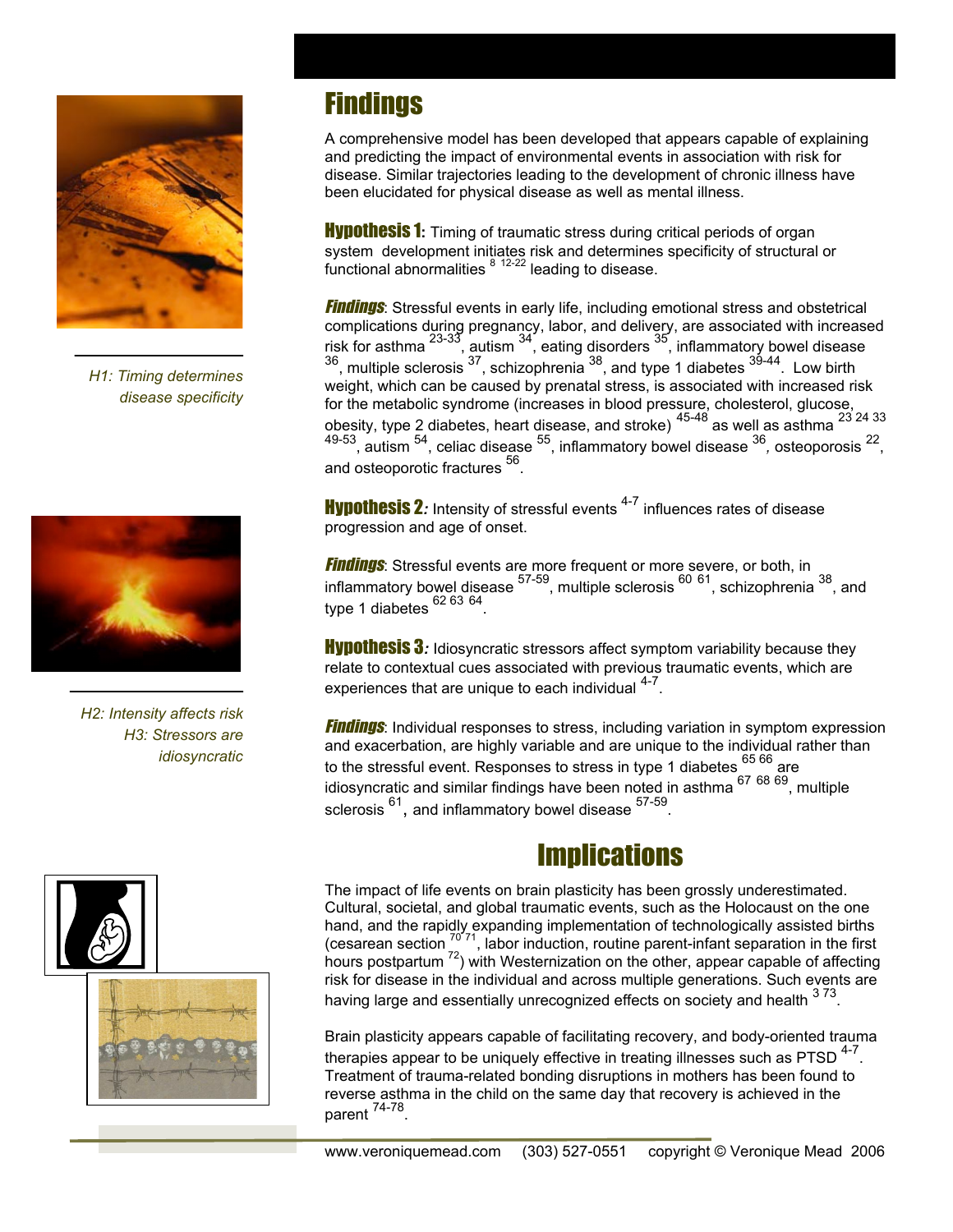#### **Environmental** Origins of Disease

Colorado Psychological Association

Spring Conference 2006

#### Veronique Mead, MD, MA

Boulder, CO

PHONE: (303) 527-0551

FAX: (253) 679-5229

E-MAIL: vmead@mindspring.com

#### **Somatic Psychotherapy Trauma Therapy & Research**

*For more information visit:*

**www.veroniquemead.com**

### **References**

- 1. Mead VP. Somatic psychology theory and the origins of chronic illness: a case study of type 1 diabetes [Master's Thesis]. Naropa University, 2003.
- 2. Mead VP. A new model for understanding the role of environmental factors in the origins of chronic illness: a case study of type 1 diabetes mellitus. *Med Hypotheses* 2004;63(6):1035-46.
- 3. Mead VP. A Proposed Relationship between Bonding and Attachment, Neurological Development, and Disease. In: Columbus F, editor. *Parent-Child Relations*: Nova, 2006 in process.
- 4. Scaer R. *The trauma spectrum: Hidden wounds and human resiliency*. New York: W.W. Norton, 2005.
- 5. Scaer RC. *The body bears the burden: trauma, dissociation, and disease*. New York: Haworth Medical, 2001.
- 6. van der Kolk B. The body keeps the score: approaches to the psychobiology of Posttraumatic Stress Disorder. In: van der Kolk BA, McFarlane AC, Weisaeth L, editors. *Traumatic stress: the effects of overwhelming experience on mind, body, and society*. New York: Guilford, 1996:214-241.
- 7. Levine P. *Waking the tiger*. Berkeley: North Atlantic Books, 1997.
- 8. Rice D, Barone S, Jr. Critical periods of vulnerability for the developing nervous system: evidence from humans and animal models. *Environ Health Perspect* 2000;108 Suppl 3:511-33.
- 9. Schore AN. *Affect regulation and the origin of the self: the neurobiology of emotional development*. Hillsdale, NJ: Lawrence Erlbaum, 1994.
- 10. Siegel D. *The developing mind*. New York:NY: Guilford, 1999.
- 11. National Research Council and Institute of Medicine. *From neurons to neighborhoods: the science of early childhood development. Committee on integrating the science of early childhood development*. Board on children, youth, and families, Commission on behavioral and social sciences and education. Washington, D.C.: National Academy Press, 2000.
- 12. Adams J, Barone S, Jr., LaMantia A, Philen R, Rice DC, Spear L, et al. Workshop to identify critical windows of exposure for children's health: neurobehavioral work group summary. *Environ Health Perspect* 2000;108 Suppl 3:535-44.
- 13. Sadler TW. Susceptible periods during embryogenesis of the heart and endocrine glands. *Environ Health Perspect* 2000;108 Suppl 3:555-61.
- 14. Pinkerton KE, Joad JP. The mammalian respiratory system and critical windows of exposure for children's health. *Environ Health Perspect* 2000;108 Suppl 3:457-62.
- 15. Dietert RR, Etzel RA, Chen D, Halonen M, Holladay SD, Jarabek AM, et al. Workshop to identify critical windows of exposure for children's health: immune and respiratory systems work group summary. *Environ Health Perspect* 2000;108 Suppl 3:483-90.
- 16. Holladay SD, Smialowicz RJ. Development of the murine and human immune system: differential effects of immunotoxicants depend on time of exposure. *Environ Health Perspect* 2000;108 Suppl 3:463-73.
- 17. Barr M, Jr., DeSesso JM, Lau CS, Osmond C, Ozanne SE, Sadler TW, et al. Workshop to identify critical windows of exposure for children's health: cardiovascular and endocrine work group summary. *Environ Health Perspect* 2000;108 Suppl 3:569-71.
- 18. Selevan SG, Kimmel CA, Mendola P. Identifying critical windows of exposure for children's health. *Environ Health Perspect* 2000;108 Suppl 3:451-5.
- 19. Hoet JJ, Ozanne S, Reusens B. Influences of pre- and postnatal nutritional exposures on vascular/endocrine systems in animals. *Environ Health Perspect* 2000;108 Suppl 3:563-8.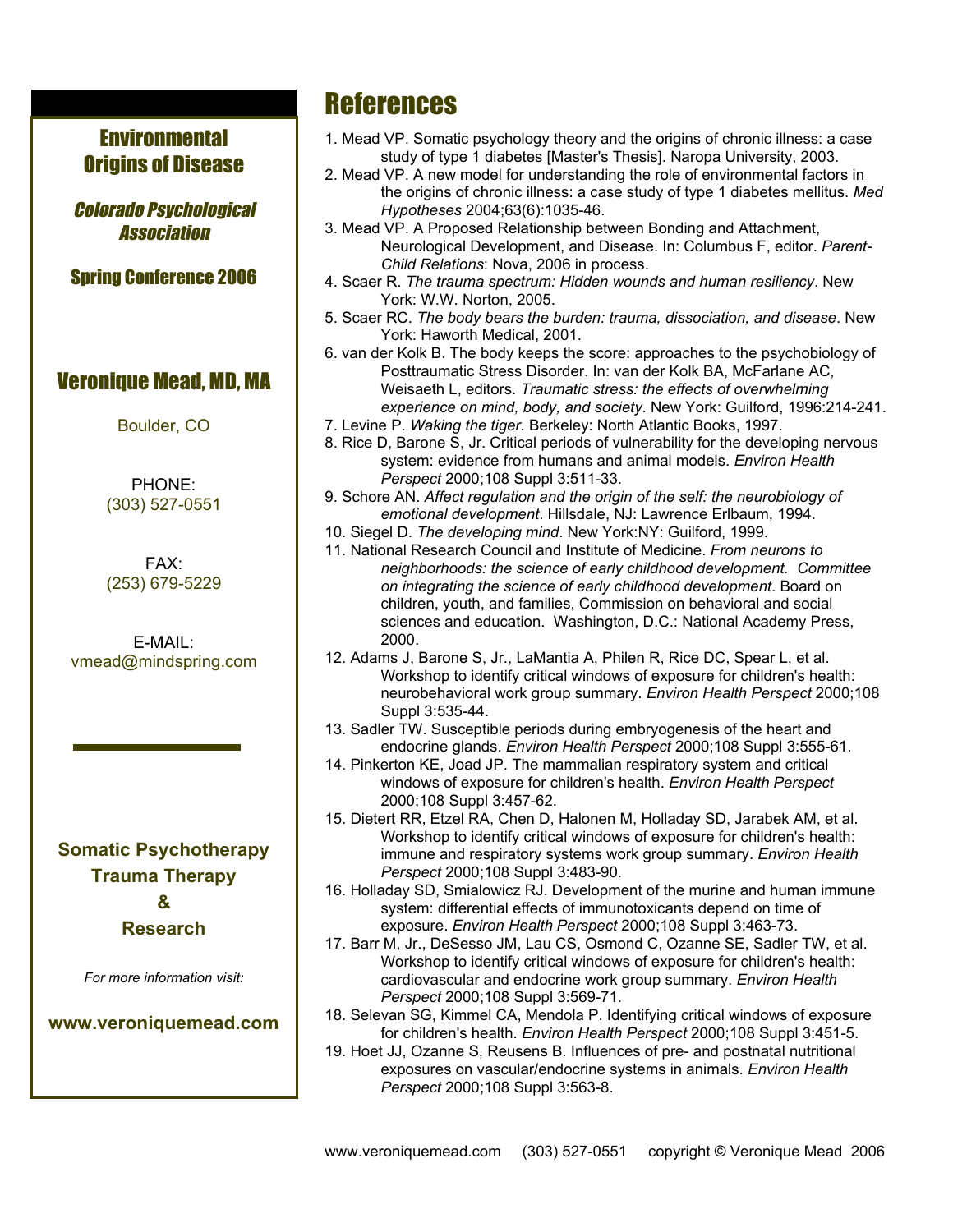- 20. Peden DB. Development of atopy and asthma: candidate environmental influences and important periods of exposure. *Environ Health Perspect* 2000;108 Suppl 3:475-82.
- 21. Sanchez MM, Ladd CO, Plotsky PM. Early adverse experience as a developmental risk factor for later psychopathology: evidence from rodent and primate models. *Dev Psychopathol* 2001;13(3):419-49.
- 22. Cooper C, Walker-Bone K, Arden N, Dennison E. Novel insights into the pathogenesis of osteoporosis: the role of intrauterine programming. *Rheumatology (Oxford)* 2000;39(12):1312-5.
- 23. Oliveti JF, Kercsmar CM, Redline S. Pre- and perinatal risk factors for asthma in inner city African- American children. *Am J Epidemiol* 1996;143(6):570- 7.
- 24. Xu B, Pekkanen J, Jarvelin MR. Obstetric complications and asthma in childhood. *J Asthma* 2000;37(7):589-94.
- 25. Nafstad P, Samuelsen SO, Irgens LM, Bjerkedal T. Pregnancy complications and the risk of asthma among Norwegians born between 1967 and 1993. *Eur J Epidemiol* 2003;18(8):755-61.
- 26. Xu B, Pekkanen J, Hartikainen AL, Jarvelin MR. Caesarean section and risk of asthma and allergy in adulthood. *J Allergy Clin Immunol* 2001;107(4):732- 3.
- 27. Kero J, Gissler M, Gronlund MM, Kero P, Koskinen P, Hemminki E, et al. Mode of delivery and asthma -- is there a connection? *Pediatr Res* 2002;52(1):6- 11.
- 28. Annesi-Maesano I, Moreau D, Strachan D. In utero and perinatal complications preceding asthma. *Allergy* 2001;56(6):491-7.
- 29. Li YF, Langholz B, Salam MT, Gilliland FD. Maternal and grandmaternal smoking patterns are associated with early childhood asthma. *Chest* 2005;127(4):1232-41.
- 30. Sherriff A, Peters TJ, Henderson J, Strachan D. Risk factor associations with wheezing patterns in children followed longitudinally from birth to 3(1/2) years. *Int J Epidemiol* 2001;30(6):1473-84.
- 31. Bager P, Melbye M, Rostgaard K, Benn CS, Westergaard T. Mode of delivery and risk of allergic rhinitis and asthma. *J Allergy Clin Immunol* 2003;111(1):51-6.
- 32. Oddy WH, Holt PG, Sly PD, Read AW, Landau LI, Stanley FJ, et al. Association between breast feeding and asthma in 6 year old children: findings of a prospective birth cohort study. *Bmj* 1999;319(7213):815-9.
- 33. Dell S, To T. Breastfeeding and asthma in young children: findings from a population-based study. *Arch Pediatr Adolesc Med* 2001;155(11):1261-5.
- 34. Glasson EJ, Bower C, Petterson B, de Klerk N, Chaney G, Hallmayer JF. Perinatal factors and the development of autism: a population study. *Arch Gen Psychiatry* 2004;61(6):618-27.
- 35. Favaro A, Tenconi E, Santonastaso P. Perinatal factors and the risk of developing anorexia nervosa and bulimia nervosa. *Arch Gen Psychiatry* 2006;63(1):82-8.
- 36. Ekbom A, Adami HO, Helmick CG, Jonzon A, Zack MM. Perinatal risk factors for inflammatory bowel disease: a case-control study. *Am J Epidemiol* 1990;132(6):1111-9.
- 37. Maser C. [The perinatal period of multiple sclerosis patients]. *Schweiz Med Wochenschr* 1969;99(50):1824-6.
- 38. Corcoran C, Walker E, Huot R, Mittal V, Tessner K, Kestler L, et al. The stress cascade and schizophrenia: etiology and onset. *Schizophr Bull* 2003;29(4):671-92.
- 39. McKinney PA, Parslow R, Gurney K, Law G, Bodansky HJ, Williams DRR. Antenatal risk factors for childhood diabetes mellitus: a case control study of medical record data in Yorkshire, UK. *Diabetologia* 1997;40:933-939.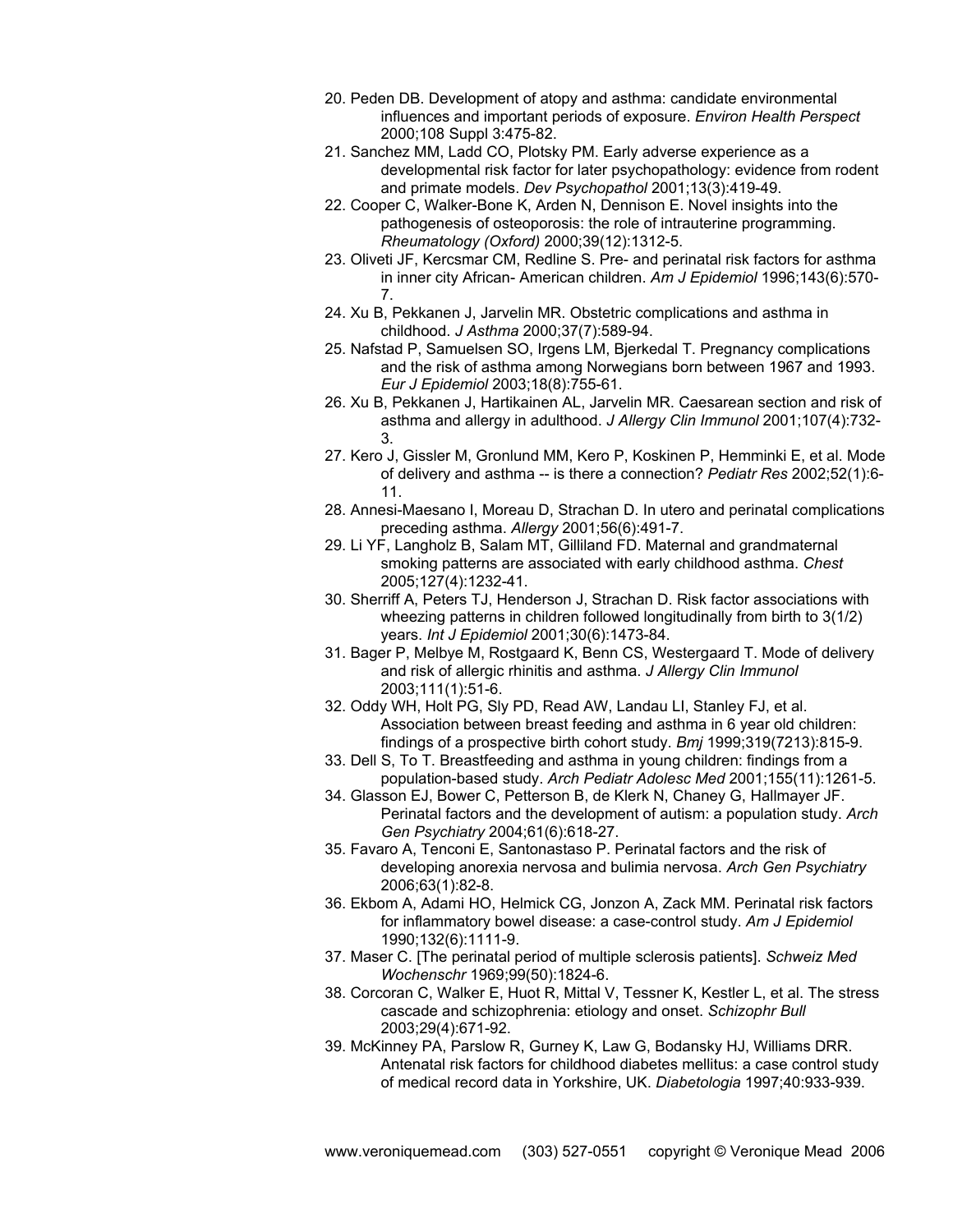- 40. Bache I, Bock T, Volund A, Buschard K. Previous maternal abortion, longer gestation, and younger maternal age decrease the risk of type 1 diabetes among male offspring. *Diabetes Care* 1999;22(7):1063-5.
- 41. Stene LC, Barriga K, Norris JM, Hoffman M, Erlich HA, Eisenbarth GS, et al. Perinatal factors and development of islet autoimmunity in early childhood: the diabetes autoimmunity study in the young. *Am J Epidemiol* 2004;160(1):3-10.
- 42. Dahlquist G, Kallen B. Maternal-child blood group incompatability and other perinatal events increase the risk for early-onset type 1 (insulindependent) diabetes mellitus. *Diabetologia* 1992;35(7):671-675.
- 43. Patterson CC, Carson DJ, Hadden DR, Waugh NR, Cole SK. A case-control investigation of perinatal risk factors for childhood IDDM in northern Ireland and Scotland. *Diabetes Care* 1994;17(5):376-381.
- 44. Dahlquist GG, Patterson C, Soltesz G. Perinatal risk factors for childhood type 1 diabetes in Europe. The EURODIAB Substudy 2 Study Group. *Diabetes Care* 1999;22(10):1698-1702.
- 45. Nathanielsz P. *Life in the womb*. Ithaca, NY: Promethean, 1999.
- 46. Seckl JR. Prenatal glucocorticoids and long-term programming. *Eur J Endocrinol* 2004;151 Suppl 3:U49-62.
- 47. Clark PM. Programming of the hypothalamo-pituitary-adrenal axis and the fetal origins of adult disease hypothesis. *Eur J Pediatr* 1998;157 (Suppl 1):S7- 10.
- 48. Gluckman P, Hanson M. *The fetal matrix: Evolution, development and disease*. Cambridge: Cambridge University Press, 2005.
- 49. Lewis S, Richards D, Bynner J, Butler N, Britton J. Prospective study of risk factors for early and persistent wheezing in childhood. *Eur Respir J* 1995;8(3):349-56.
- 50. Rusconi F, Galassi C, Corbo GM, Forastiere F, Biggeri A, Ciccone G, et al. Risk factors for early, persistent, and late-onset wheezing in young children. SIDRIA Collaborative Group. *Am J Respir Crit Care Med* 1999;160(5 Pt 1):1617-22.
- 51. Chulada PC, Arbes Jr SJ, Dunson D, Zeldin DC. Breast-feeding and the prevalence of asthma and wheeze in children: analyses from the Third National Health and Nutrition Examination Survey, 1988-1994. *J Allergy Clin Immunol* 2003;111(2):328-36.
- 52. Svanes C, Omenaas E, Heuch JM, Irgens LM, Gulsvik A. Birth characteristics and asthma symptoms in young adults: results from a population-based cohort study in Norway. *Eur Respir J* 1998;12(6):1366-70.
- 53. Edwards CA, Osman LM, Godden DJ, Campbell DM, Douglas JG. Relationship between birth weight and adult lung function: controlling for maternal factors. *Thorax* 2003;58(12):1061-5.
- 54. Hultman CM, Sparen P, Cnattingius S. Perinatal risk factors for infantile autism. *Epidemiology* 2002;13(4):417-23.
- 55. Sandberg-Bennich S, Dahlquist G, Kallen B. Coeliac disease is associated with intrauterine growth and neonatal infections. *Acta Paediatr* 2002;91(1):30-3.
- 56. Cooper C, Javaid MK, Taylor P, Walker-Bone K, Dennison E, Arden N. The fetal origins of osteoporotic fracture. *Calcif Tissue Int* 2002;70(5):391-4.
- 57. Levenstein S. Psychosocial factors in peptic ulcer and inflammatory bowel disease. *J Consult Clin Psychol* 2002;70(3):739-50.
- 58. Levenstein S. Stress and ulcerative colitis: convincing the doubting Thomases. *Am J Gastroenterol* 2003;98(10):2112-5.
- 59. Maunder RG. Evidence that stress contributes to inflammatory bowel disease: evaluation, synthesis, and future directions. *Inflamm Bowel Dis* 2005;11(6):600-8.
- 60. Sibley WA, Bamford CR, Clark K, Smith MS, Laguna JF. A prospective study of physical trauma and multiple sclerosis. *J Neurol Neurosurg Psychiatry* 1991;54(7):584-9.